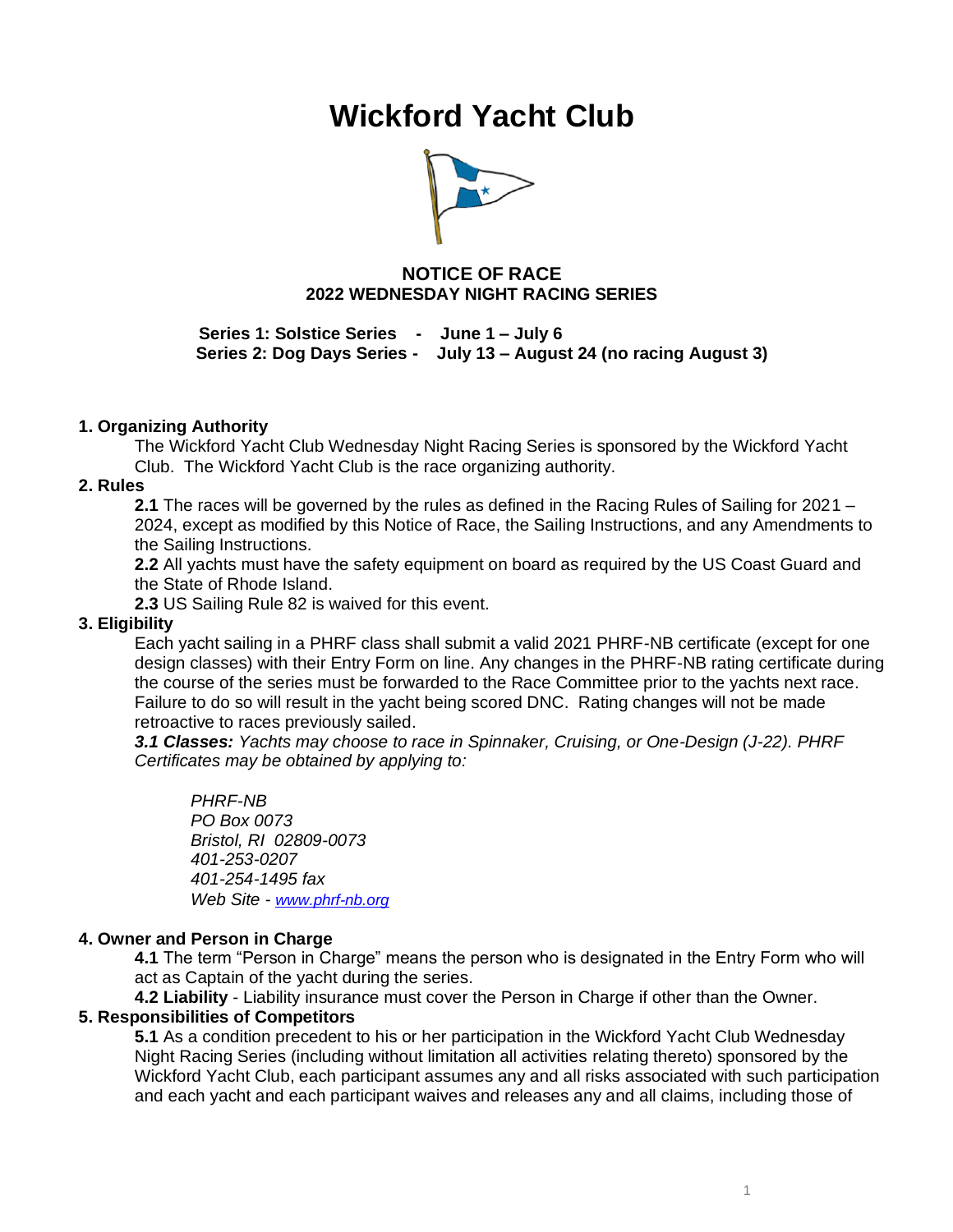negligence or equivalent conduct against the host, its directors, members, employees, representatives, and associated volunteers.

**5.2** Competitors and their guests will comply with the rules of the Wickford Yacht Club while on the premises.

## **6. Race Series Registrations**

## **6. A. Series 1: Solstice Series Entry Procedure**

**6. A.1 All racers must complete their registration on line by May 30 at 4pm using the Regatta network. The registration form may be reached via link on** [www.wickfordyc.com](http://www.wickfordyc.com/)

# **6. A.2 - Required fee must be paid**

# **6. B. Series 2: Dog Days Series Entry Procedure**

**6. B. 1 All racers must complete their registration on line by July 06 at 4pm using the Regatta network. The registration form may be reached via link on** [www.wickfordyc.com](http://www.wickfordyc.com/)

#### [need](https://www.regattanetwork.com/clubmgmt/applet_registration_form.php?regatta_id=20788) new link

# **6. B. 2** - **Required fee must be paid**

## **7. Schedule of Races**

**7. 1. A.** The Solstice Series will consist of 6 races, held each Wednesday night beginning on June 01, 2022 and ending on July 06, 2022.

**7. 1. B.** The Dog Days Series will consist of 6 races, held each Wednesday night beginning on July 13, 2022 and ending on August 24, 2022. **There will be no racing on August 03, 2022** (WYC cruise week)

#### **7.2 The warning signal for the six races in the Solstice Series will be at 6:15 PM. The warning signal for each race of the Dog Says Series will be at 6:00 PM.**

**7.3** There will be a Captains' Meeting for the Solstice Series at WYC on **Wednesday, May 25 at 4:00 PM.** Instructions will be provided by email.

**7.4** There will be a Captains' meeting for the Dog Days Series via the internet on **Wednesday July 06 at 4.00PM.** Instructions will be provided by email.

## **8. Sailing Instructions**

The 2022 Sailing Instructions will be available by May 23, 2022 online at [www.wickfordyc.com](http://www.wickfordyc.com/) . **Be Sure To Bring Them With You When You Go Racing.** You may want to consider making copies to keep on board.

## **9. Course - also see Sailing Instructions**

The starting area will be established in the vicinity of General Rock, east southeast of the Wickford harbor entrance. Courses will be displayed on the Committee Boat in the order of rounding, by letters designating the marks of the course, to the right of the Class designator, rounding direction will be indicated by the letters S (starboard) and P (port), numbers (2,3) will indicate how many times the course is to be repeated. A Course Chart will be available online at [www.wickfordyc.com](http://www.wickfordyc.com/)  . You may want to consider making copies to keep on board. It will also be available on the WYC

website online. **Be Sure To Bring Them With You When You Go Racing.** 

## **10. Awards and Prizes**

**10.1** Prizes will be awarded for first, second and third in each class for each series. Other special prizes may also be awarded.

## **11. Dispute Resolution**

The Procedures outlined in the RRS 2021-2024 shall apply.

See also Sailing Instructions.

# **12. Radio Communications**

The Race Committee will attempt to monitor Channel 78 throughout the racing series. Except in an emergency, boats shall neither make radio transmissions while racing nor receive radio communications not available to all boats. This restriction also applies to mobile telephones. The Race Committee will endeavor to broadcast an announcement on Ch 78 VHF approximately one hour prior to the Warning Signal regarding the status of racing. The Race Committee may